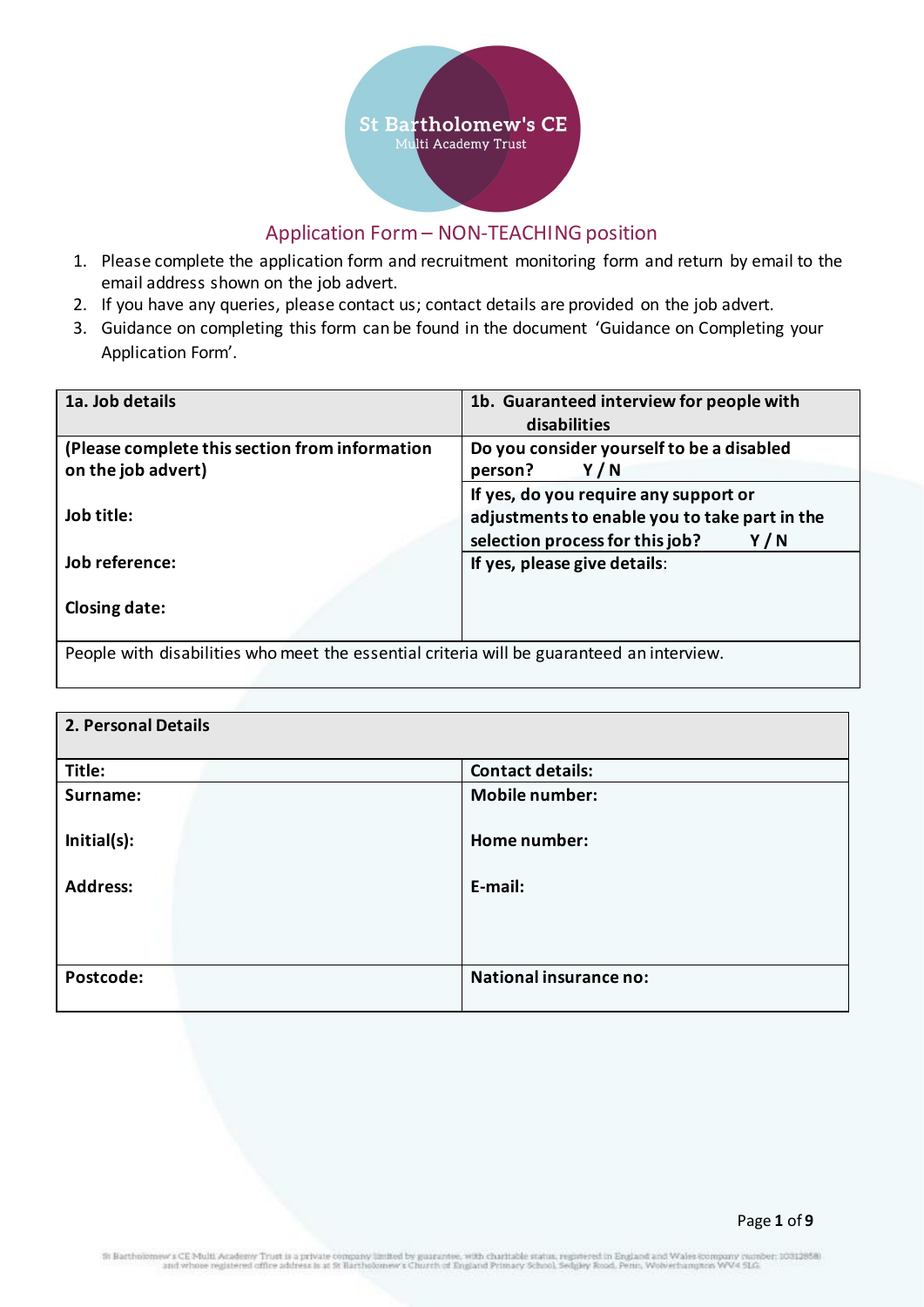

| 3. Education / Qualifications (most recent first)                            |      |    |                |                 |             |
|------------------------------------------------------------------------------|------|----|----------------|-----------------|-------------|
| School/college/                                                              | From | To | Courses taken/ | Grade / Outcome | <b>Date</b> |
| university/placement                                                         |      |    | qualifications |                 |             |
|                                                                              |      |    |                |                 |             |
|                                                                              |      |    |                |                 |             |
|                                                                              |      |    |                |                 |             |
|                                                                              |      |    |                |                 |             |
|                                                                              |      |    |                |                 |             |
|                                                                              |      |    |                |                 |             |
|                                                                              |      |    |                |                 |             |
|                                                                              |      |    |                |                 |             |
|                                                                              |      |    |                |                 |             |
|                                                                              |      |    |                |                 |             |
|                                                                              |      |    |                |                 |             |
|                                                                              |      |    |                |                 |             |
|                                                                              |      |    |                |                 |             |
|                                                                              |      |    |                |                 |             |
| (For written applications, please continue on a separate sheet if necessary) |      |    |                |                 |             |
| Are you currently a member of any professional bodies?<br>Y/N                |      |    |                |                 |             |
|                                                                              |      |    |                |                 |             |
| If so, please state name of body:                                            |      |    |                |                 |             |
| Level of membership attained:<br><b>Membership No:</b>                       |      |    |                |                 |             |
| Are you registered for CPD (Continuous Professional Development)?<br>Y/N     |      |    |                |                 |             |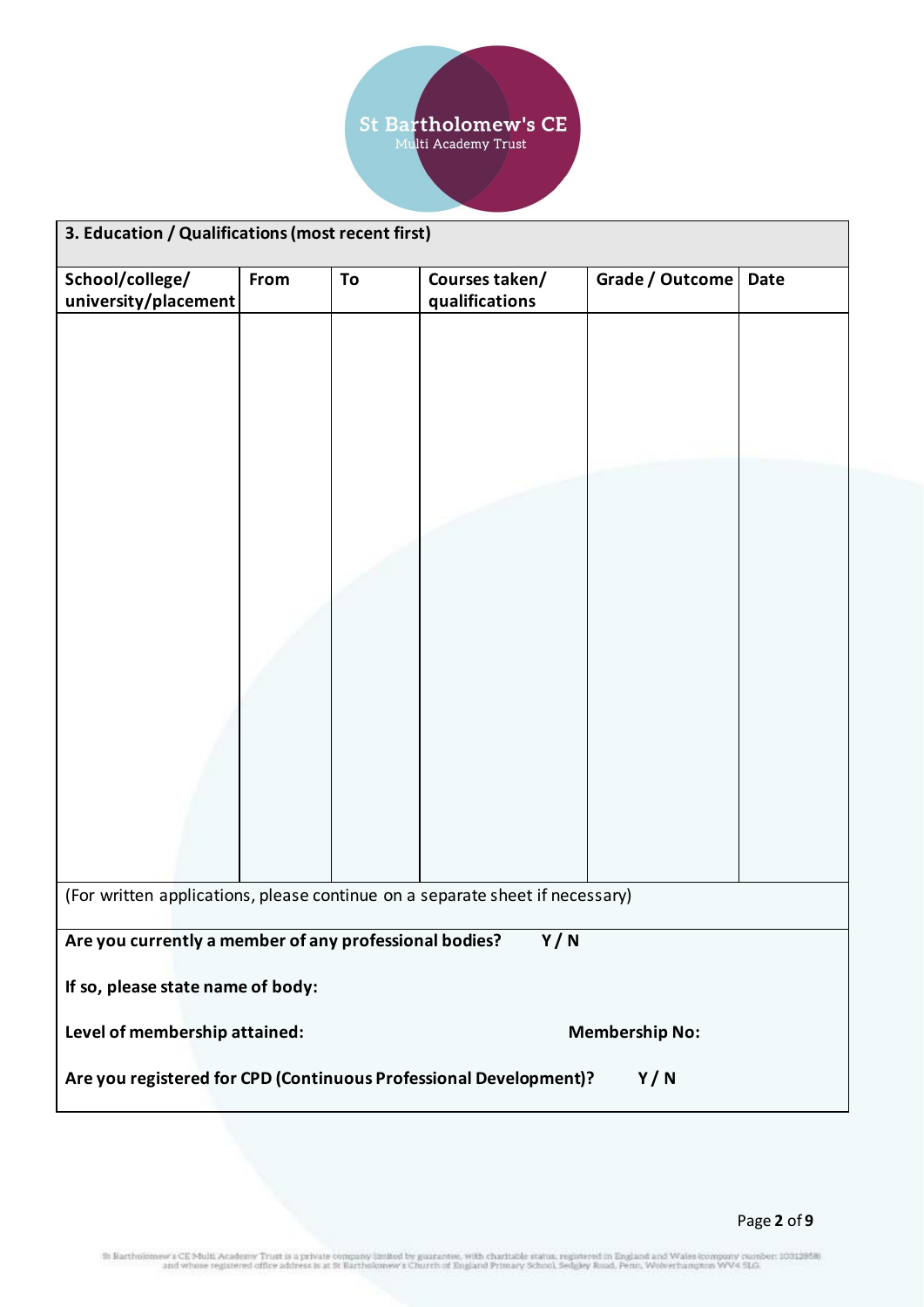

| 4. Present employment                                                      |                      |  |
|----------------------------------------------------------------------------|----------------------|--|
| Name and address of present employer:                                      | Job title:           |  |
|                                                                            | Gross salary/wage:   |  |
|                                                                            | Date of appointment: |  |
|                                                                            | Notice period:       |  |
| Brief details of duties and responsibilities:                              |                      |  |
| (For written applications, please continue on separate sheet if necessary) |                      |  |
|                                                                            |                      |  |
|                                                                            |                      |  |
|                                                                            |                      |  |
|                                                                            |                      |  |
|                                                                            |                      |  |
|                                                                            |                      |  |
|                                                                            |                      |  |
|                                                                            |                      |  |
|                                                                            |                      |  |
|                                                                            |                      |  |
|                                                                            |                      |  |
|                                                                            |                      |  |
|                                                                            |                      |  |
|                                                                            |                      |  |
|                                                                            |                      |  |
|                                                                            |                      |  |
|                                                                            |                      |  |
|                                                                            |                      |  |
|                                                                            |                      |  |
|                                                                            |                      |  |
|                                                                            |                      |  |
|                                                                            |                      |  |
|                                                                            |                      |  |
|                                                                            |                      |  |
|                                                                            |                      |  |
|                                                                            |                      |  |
|                                                                            |                      |  |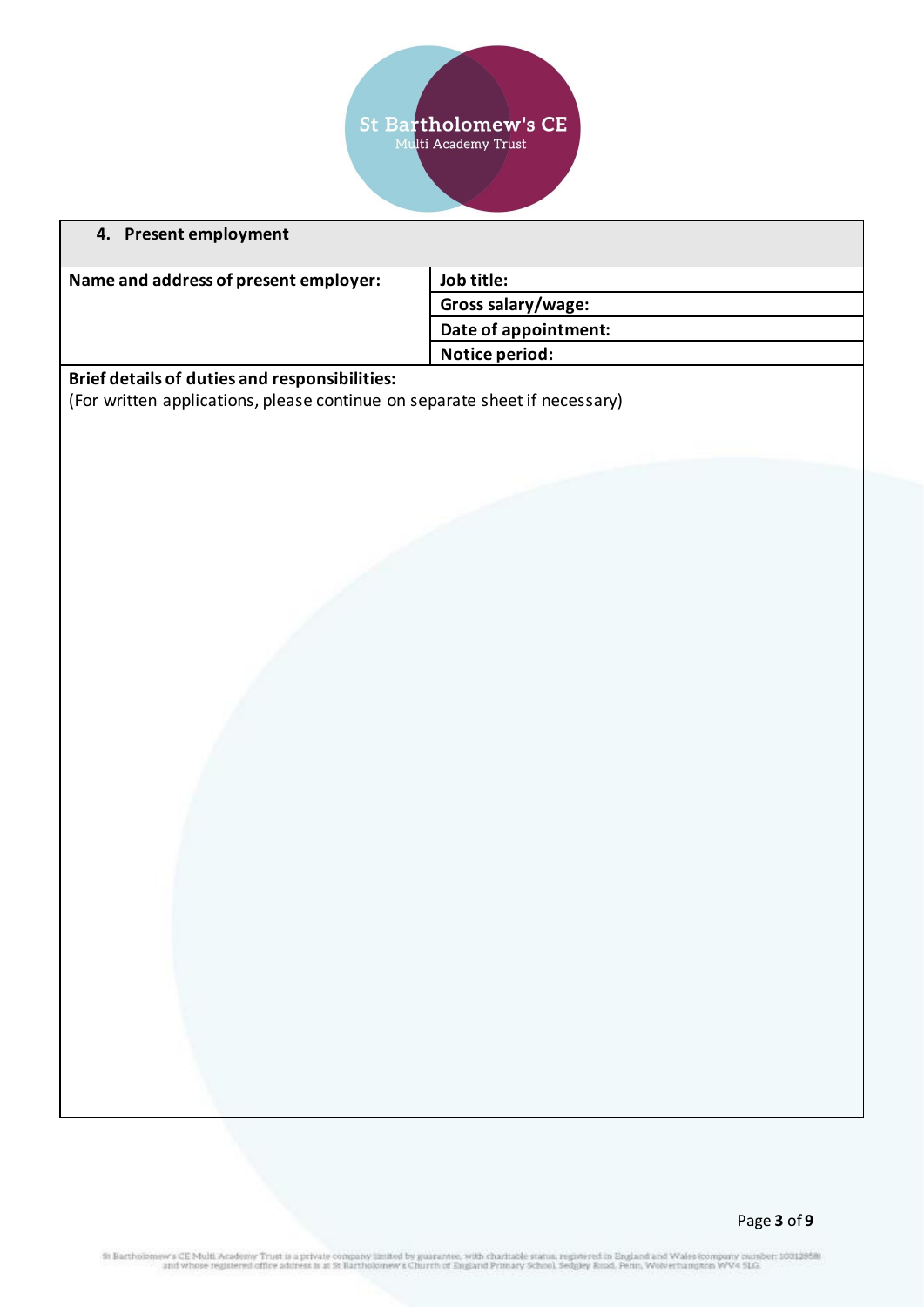

| 5. Past employment (paid or unpaid) - most recent first |                      |                    |    |
|---------------------------------------------------------|----------------------|--------------------|----|
| Employer's name                                         | <b>Position held</b> | Dates (month/year) |    |
| (and address if appropriate)                            |                      | From               | To |
|                                                         |                      |                    |    |
|                                                         |                      |                    |    |
|                                                         |                      |                    |    |
|                                                         |                      |                    |    |
|                                                         |                      |                    |    |
|                                                         |                      |                    |    |
|                                                         |                      |                    |    |
|                                                         |                      |                    |    |
|                                                         |                      |                    |    |
|                                                         |                      |                    |    |
|                                                         |                      |                    |    |
|                                                         |                      |                    |    |
|                                                         |                      |                    |    |
|                                                         |                      |                    |    |
|                                                         |                      |                    |    |
|                                                         |                      |                    |    |
|                                                         |                      |                    |    |
|                                                         |                      |                    |    |
|                                                         |                      |                    |    |
|                                                         |                      |                    |    |
|                                                         |                      |                    |    |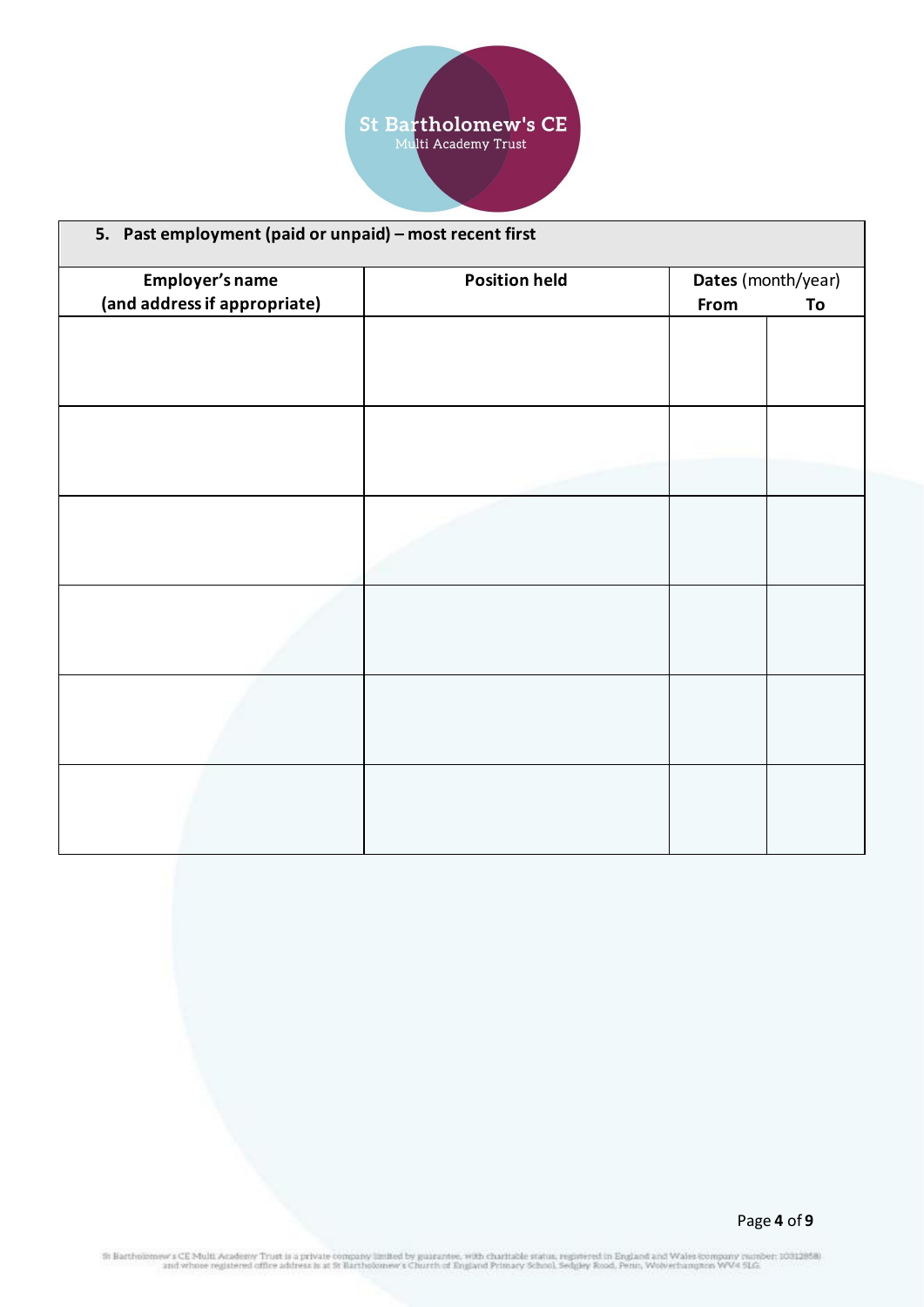

| 6. Relevant training courses attended - most recent first                    |                       |      |                    |
|------------------------------------------------------------------------------|-----------------------|------|--------------------|
| <b>Organising body</b>                                                       | <b>Course details</b> |      | Dates (month/year) |
|                                                                              |                       | From | To                 |
|                                                                              |                       |      |                    |
|                                                                              |                       |      |                    |
|                                                                              |                       |      |                    |
|                                                                              |                       |      |                    |
|                                                                              |                       |      |                    |
|                                                                              |                       |      |                    |
|                                                                              |                       |      |                    |
|                                                                              |                       |      |                    |
|                                                                              |                       |      |                    |
|                                                                              |                       |      |                    |
|                                                                              |                       |      |                    |
|                                                                              |                       |      |                    |
|                                                                              |                       |      |                    |
|                                                                              |                       |      |                    |
|                                                                              |                       |      |                    |
|                                                                              |                       |      |                    |
|                                                                              |                       |      |                    |
|                                                                              |                       |      |                    |
|                                                                              |                       |      |                    |
| (For written applications, please continue on a separate sheet if necessary) |                       |      |                    |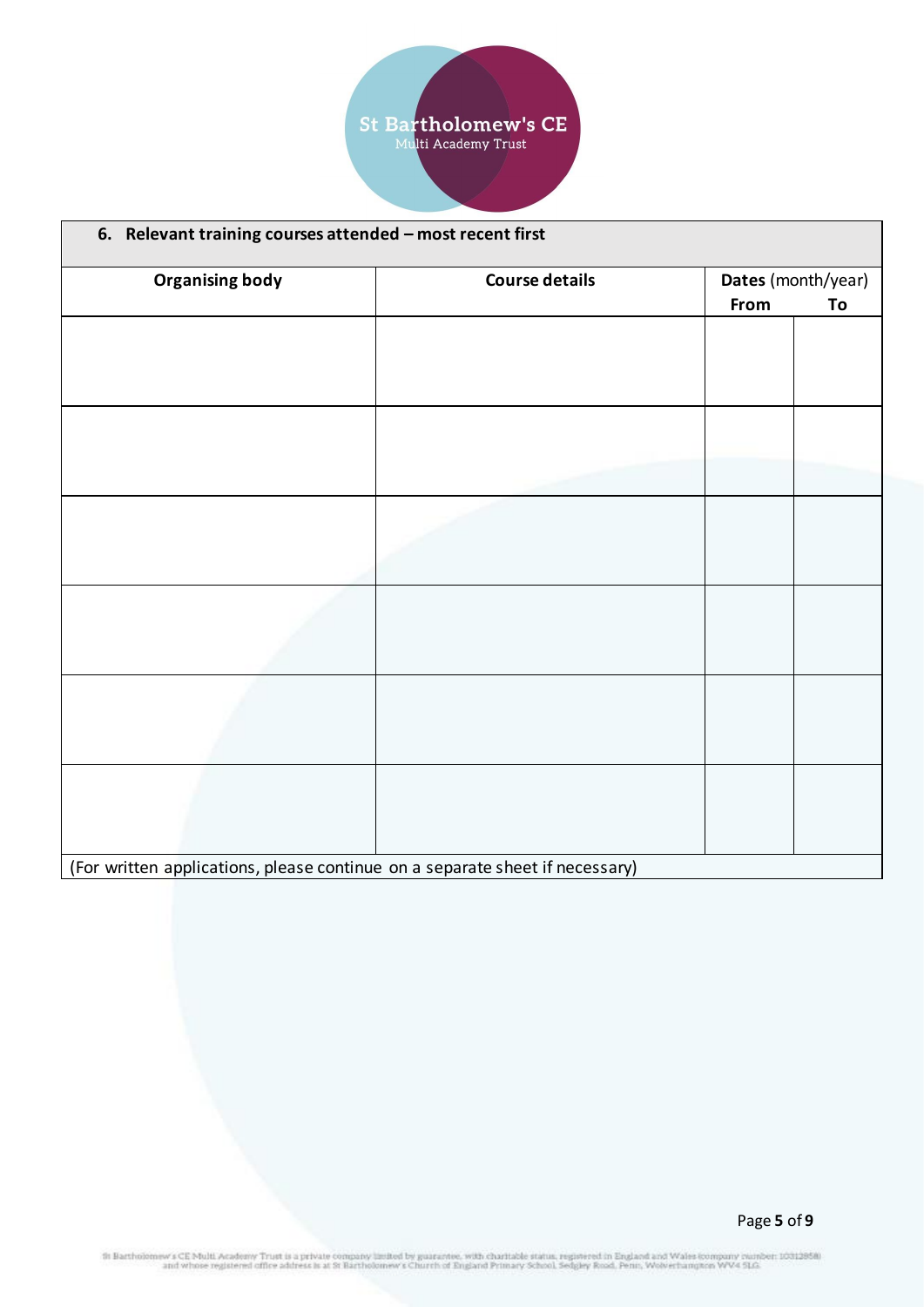

# **7. Experience & Additional Information**

**Please give reasons for making this application.**  See document "Guidance on Completing your Application Form."

(For written applications, please continue on a separate sheet if necessary)

St Bartholomew s CE Multi Academy Trust is a private company limited by guarantee, with charitable status, registered in England and Wales (company number; 10312858).<br>and whose registered office address is at St Bartholome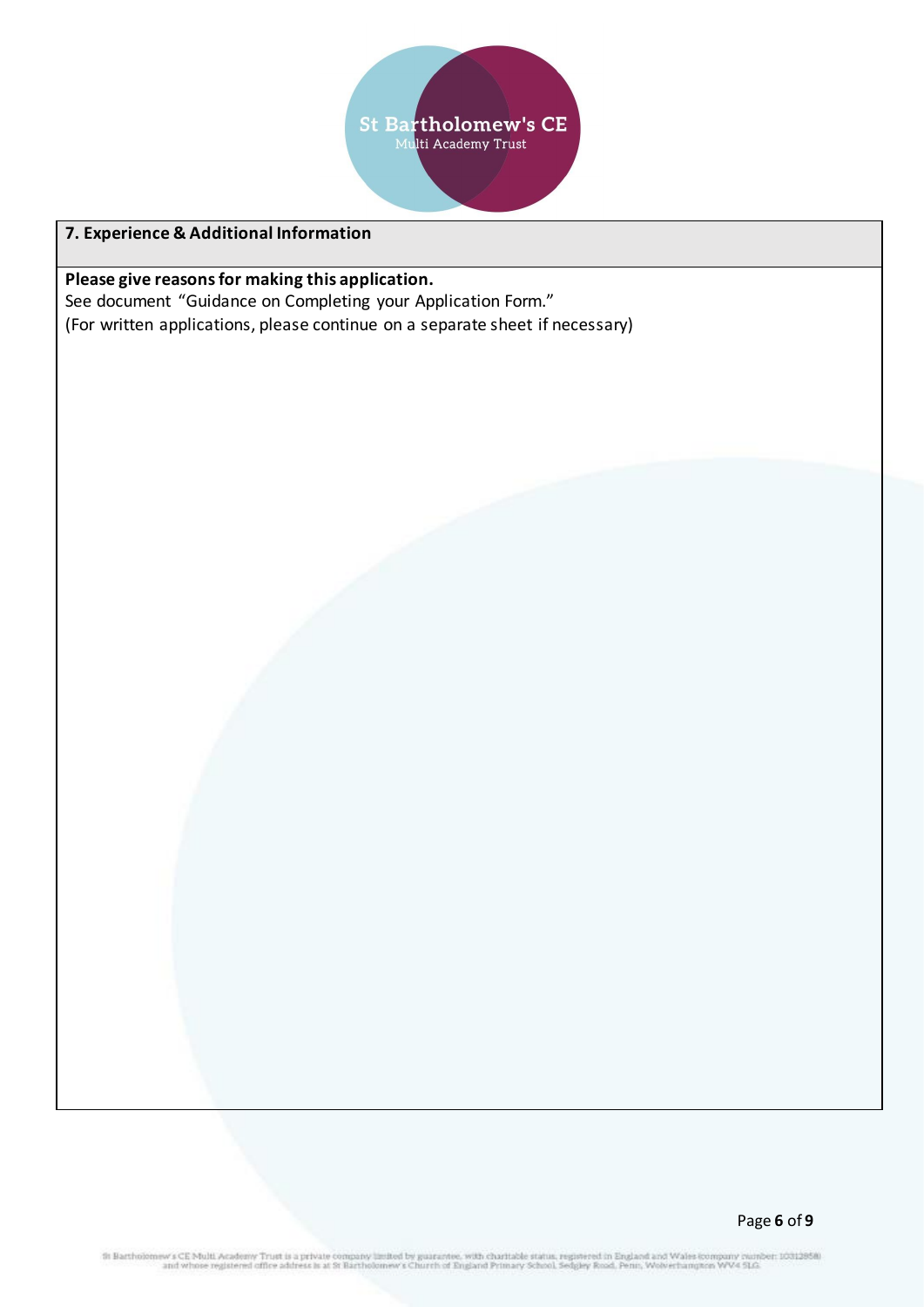

#### **8. Job share**

**Are you applying as a job sharer? Y / N**

#### **9. Relationships**

**Are you related to any Director, Governor or employee of St Bartholomew's CE MAT? Y / N**

**If yes, please state who:** 

*Please note: Canvassing of members or officers of St Bartholomew's CE Multi Academy Trust directly or indirectly in connection with this post will disqualify your application.*

## **10. Safer recruitment: Disclosure of criminal and child protection matters, Rehabilitation of Offenders Act 1974 and Criminal Records Bureau / Disclosure and Barring**

This post is covered by the Rehabilitation of Offenders Act 1974 (Exceptions) Order 1975 (2013 and 2020) and the Criminal Justice and Court Services Act 2000. It is also covered by the Protection of Children Act 1999.

The amendments to the Rehabilitation of Offenders Act 1974 (Exceptions) Order 1975 (2013 and 2020) provides that when applying for certain jobs and activities, certain convictions and cautions are considered 'protected'. This means that they do not need to be disclosed to employers, and if they are disclosed, employers cannot take them into account. Guidance about whether a conviction or caution should be disclosed can be found on the Ministry of Justice website:

[https://www.gov.uk/government/publications/new-guidance-on-the-rehabilitation-of-offenders-act-1974.](https://www.gov.uk/government/publications/new-guidance-on-the-rehabilitation-of-offenders-act-1974)

*Prior to any offer of employment being made, the successful candidate will be required to complete a Disclosure Application Form. Once completed this disclosure form will be sent to the Disclosure and Barring Service. The DBS will search Police Force, Department of Health, and Department for Education & Skills records for relevant information. The DBS will inform the successful candidate of the result of their search and issue the candidate with a DBS certificate. They will also send a notification via the online DBS system*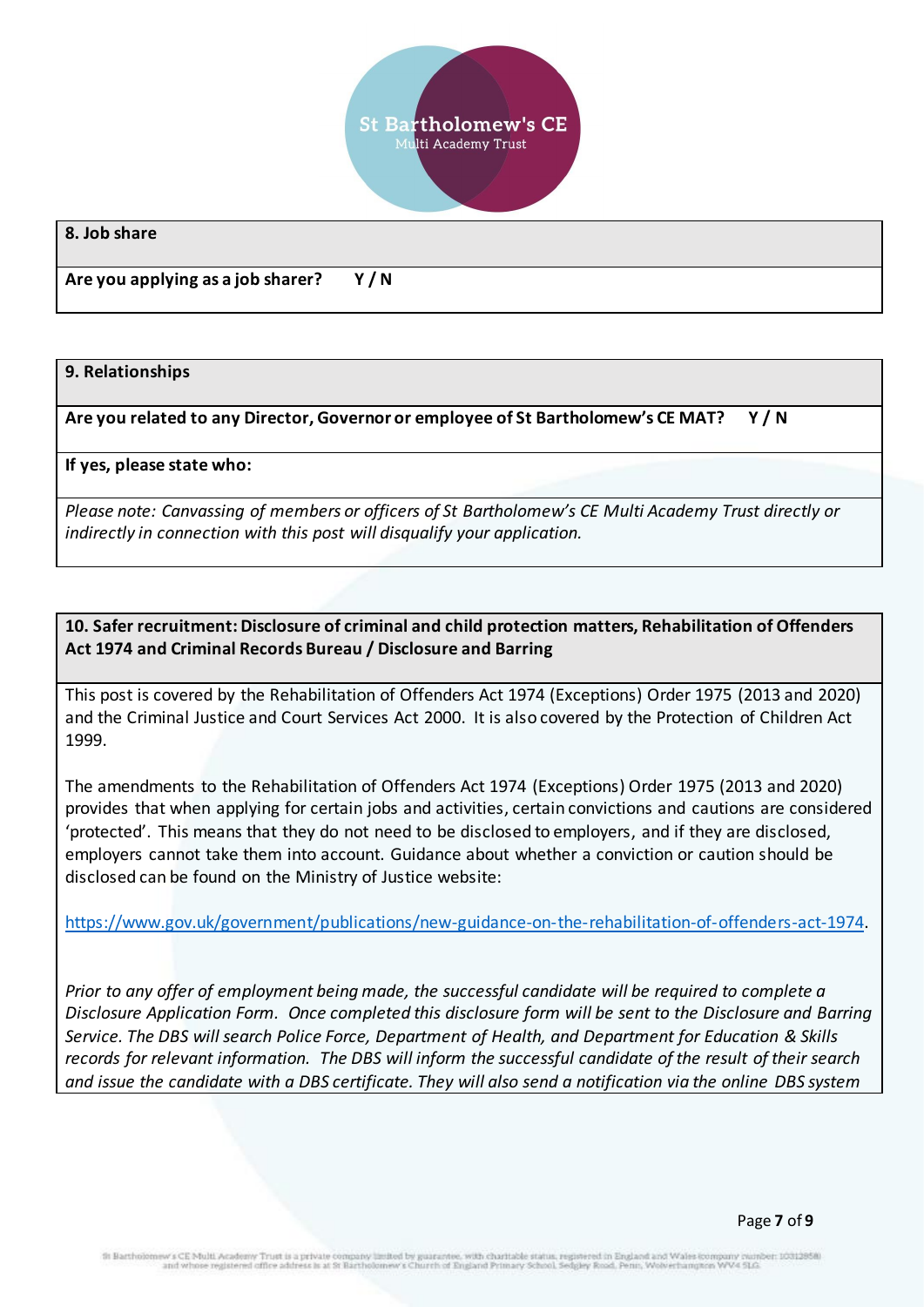

*to the Trust to confirm whether this check is clear or not. The successful candidate will then be required to bring in the original certificate to the relevant school for verification.*

In accordance with the [Childcare Act 2006](http://www.legislation.gov.uk/ukpga/2006/21/contents) and the [Childcare \(Disqualification\) Regulation 2009](http://www.legislation.gov.uk/uksi/2009/1547/contents/made) the Governors are required to obtain an additional staff disqualification declaration for employees within settings providing care for early years childcare (this covers the age range from birth until 1<sup>st</sup> September following a child's fifth birthday i.e. up to and including reception age) or later years childcare (this covers children above reception age but who have not attained the age of 8) in nursery, primary or secondary school educational settings, or if when directly concerned with the management of such childcare related establishments. This declaration is to confirm that you are not disqualified 'by association' to anyone currently residing within your household who is disqualified under the [Childcare \(Disqualification\)](http://www.legislation.gov.uk/uksi/2009/1547/contents/made)  [Regulation 2009.](http://www.legislation.gov.uk/uksi/2009/1547/contents/made)

## **11. Asylum and Immigration Act 1996**

In accordance with the Asylum and Immigration Act 1996, if short-listed you will be required to provide documentary evidence that you are legally entitled to live and work in the United Kingdom. You must therefore provide at the interview original copies of the official documents listed in the Preventing Illegal Working – Home Office Regulations May 2004 A Guide for Candidates.

## **Do you require a work permit to work in the UK? Y / N**

| 12. References                                                          |                                                   |  |
|-------------------------------------------------------------------------|---------------------------------------------------|--|
| (To be completed by ALL applicants including those applying internally) |                                                   |  |
| Note: Referees should not be friends or relatives.                      |                                                   |  |
| (i) Present/most recent employer                                        | (ii) Previous employer                            |  |
|                                                                         | If no employment history, use teacher or similar. |  |
| Name:                                                                   | Name:                                             |  |
|                                                                         |                                                   |  |
| Job title:                                                              | Job title:                                        |  |
|                                                                         |                                                   |  |
| <b>Address:</b>                                                         | <b>Address:</b>                                   |  |
|                                                                         |                                                   |  |
|                                                                         |                                                   |  |
| <b>Email address (required):</b>                                        | <b>Email address (required):</b>                  |  |
|                                                                         |                                                   |  |
| Telephone:                                                              | Telephone:                                        |  |
|                                                                         |                                                   |  |